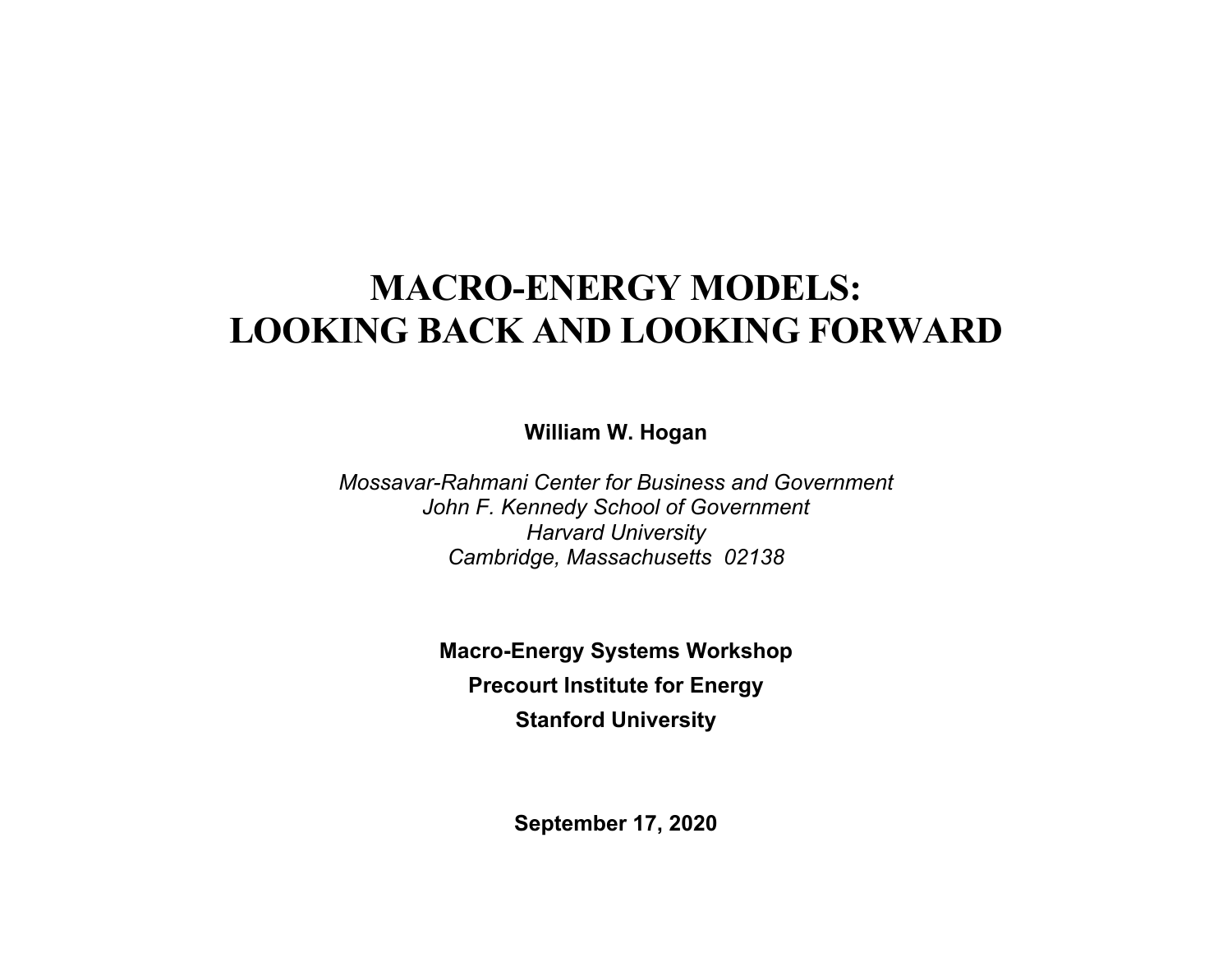**The conference is part of an effort to launch a "New Discipline" for Macro-Energy Systems.** 

#### **Macro-Energy Systems: Large scale energy systems and the energy transition**

"Humanity is faced with the need for two massive, interrelated energy transitions, and there is considerable uncertainty about the best way to undertake them. A transition to low- and no-carbon energy technologies underpins all realistic climate solutions. Simultaneously, the reach of modern energy services must grow substantially to reach more than a billion people who currently do not have access. Solving these intertwined challenges will require changes of an unprecedented scale occurring over multiple decades, and a substantial number of researchers are working to understand and advise these transitions. We believe that these efforts could be aided by cultivating a community of scholars—a new discipline—that focuses on the large-scale, systems-level, long-term aspects of sustainable energy planning. We call this discipline ''macro-energy systems.'' (Levi et al., 2019)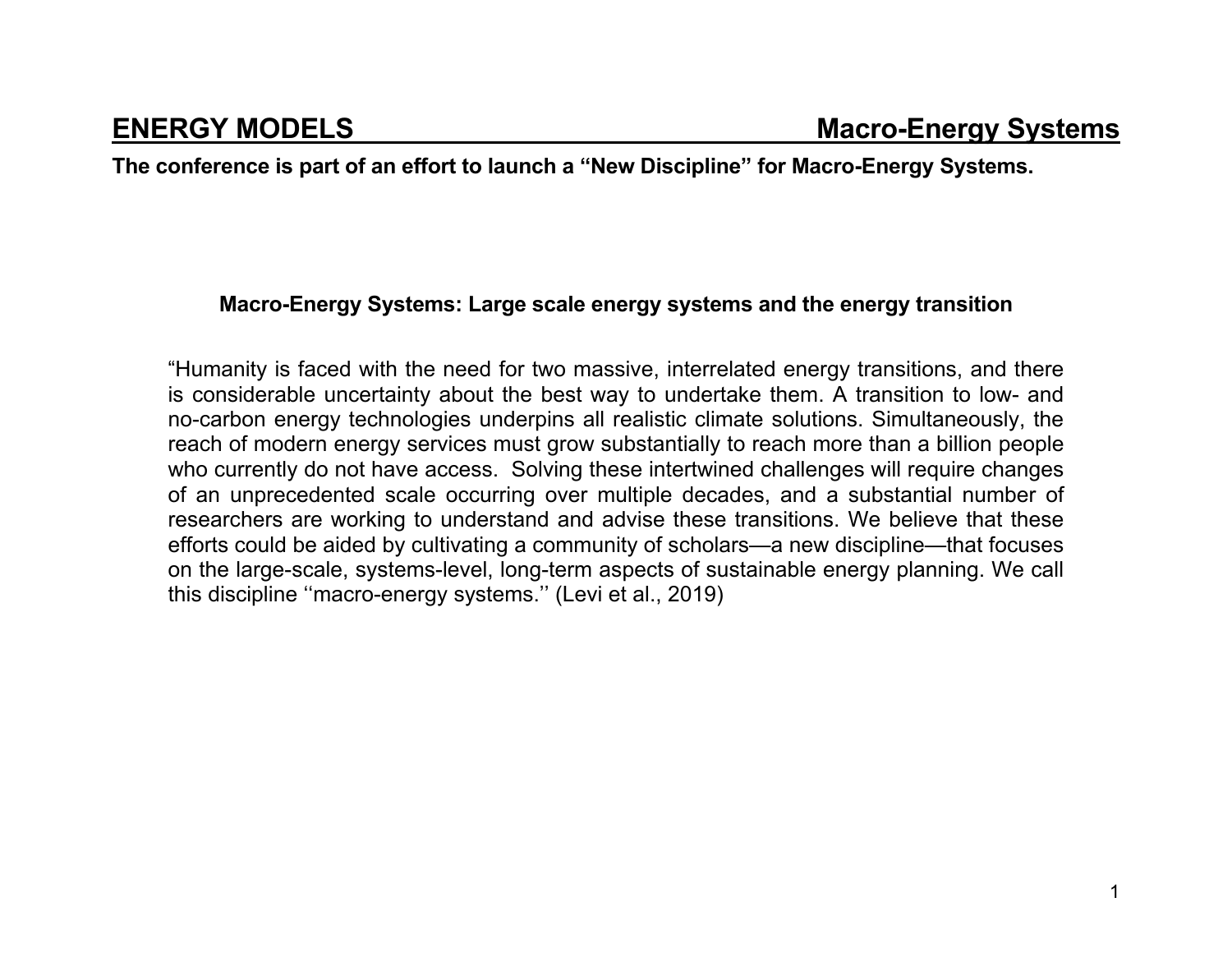**The experience with energy models for policy provides good and bad lessons to help guide this endeavor. The personal perspective here sketches an incomplete outline to motivate the effort.** 

### **Looking Back**

- 1. Early days before the oil embargo of 1973.
- 2. Arab oil embargo and Project Independence.
- 3. Model transparency.
- 4. Energy Modeling Forum.

### **Looking Forward**

- 5. Hard questions.
- 6. Uncertainty.
- 7. Opportunities and Challenges.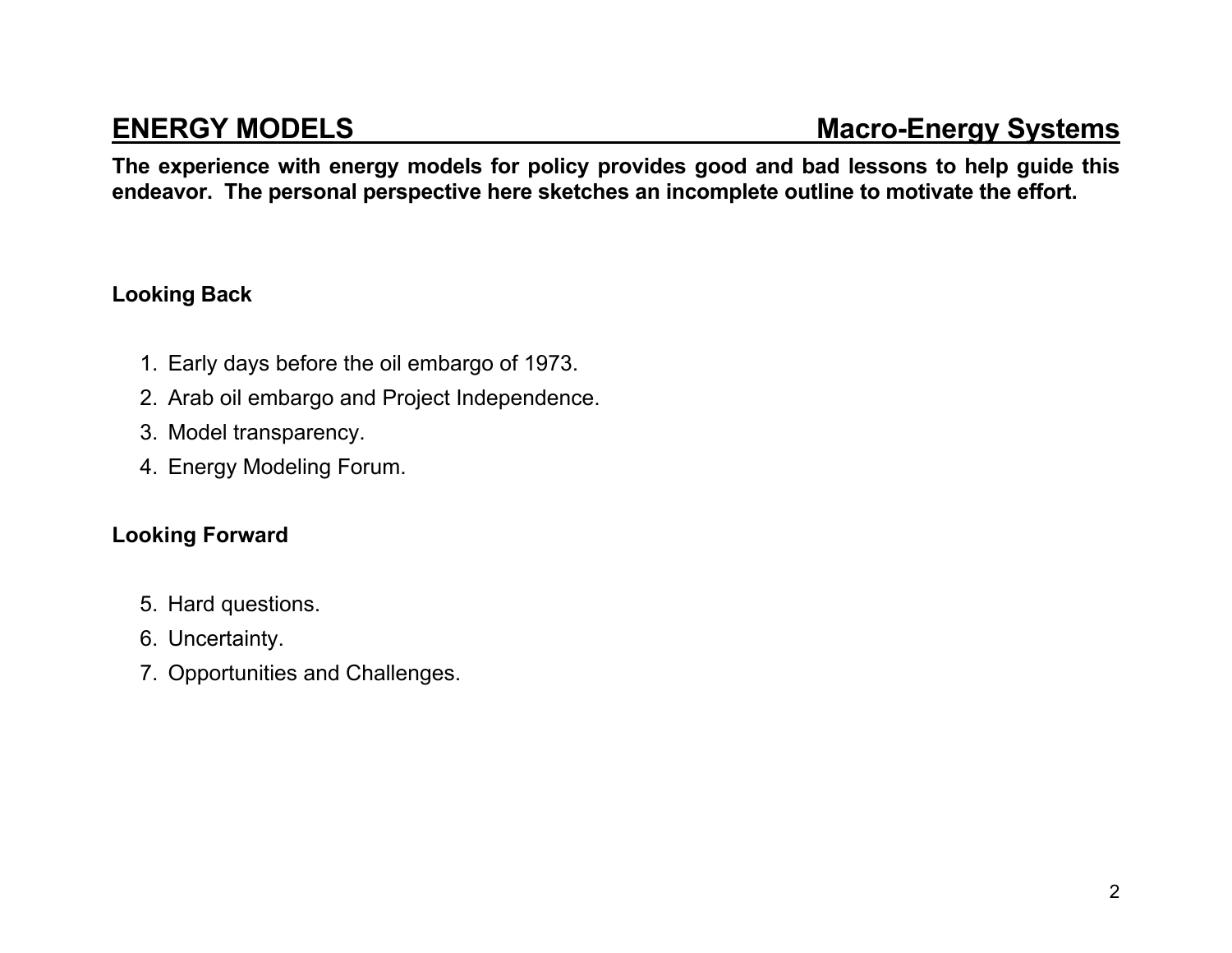**An early trajectory mixed with serendipity and surprise.** 

### **Looking Back**

(My) Early days before the oil embargo of 1973.

- 1967-1969: Pentagon. "Undergraduate Pilot Training Surge Capacity" study. (with Herbert Winokur of SecDef Systems Analysis)
	- $\circ$  A dispute over the need for additional pilot training bases.
	- <sup>o</sup> A model of dynamic scheduling to account for multiple locations, seasonal flight restrictions, multiple training stages. A linear program.
	- <sup>o</sup> The analysis resolved the dispute in favor of the Air Force proposal.
- 1969-71: UCLA PhD under assignment from Air Force.
	- <sup>o</sup> Dissertation on "large scale" optimization decomposition methods. (Hogan, 1973a) (Hogan, 1973b) (Hogan, 1973c).
	- <sup>o</sup> Dissertation Advisor: Art Geoffrion. "The purpose … is insight, not numbers." (Geoffrion, 1976)
- 1971-1973: USAF Academy. "The Implications of Paying for What You Get." (with Eric Hanushek)
	- <sup>o</sup> Well received by the Secretaries of Defense (Elliot Richardson, James Schlesinger).
	- $\circ$  Not well received by the Air Force.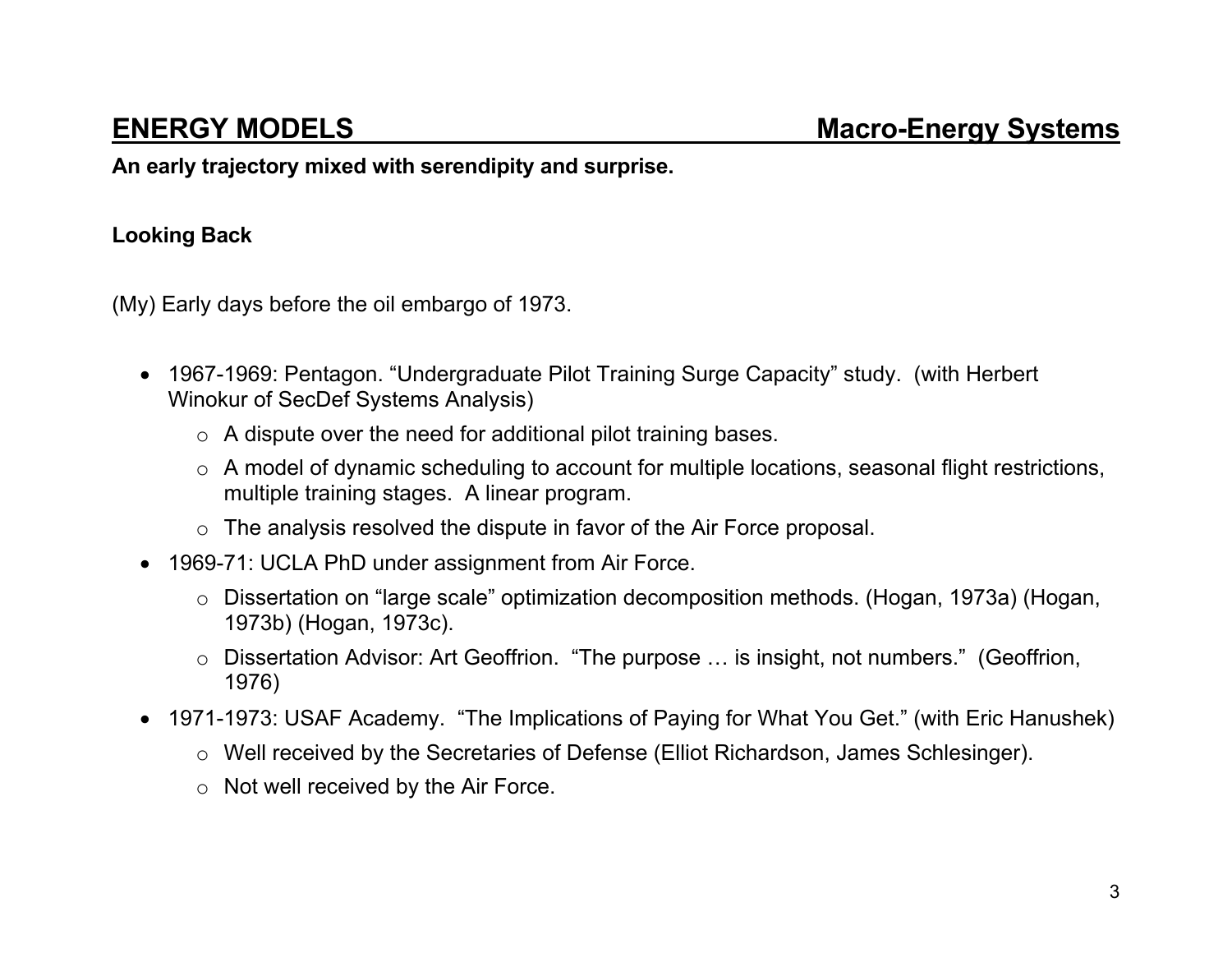**The Arab Oil Embargo of October 1973 was a surprise that changed many things.** 

### **Looking Back**

Arab Oil Embargo.

- 1973: Department of Interior.
	- <sup>o</sup> September: Deputy Assistant Secretary Office: Eric Zausner, with Bart Holaday.
		- Office of Oil and Gas, Bureau of Mines. (Established Organizations in DOI)
		- Office of Energy Data and Analysis. (Dave Wood, Frank Alessio)
		- **First impressions.**
	- <sup>o</sup> October: Arab Oil Embargo.
		- Conflicting Estimates of the Impact on U.S. oil imports.
		- No modeling tools or computer data bases.
		- **EXECT:** Herb Stein, Council of Economic Advisors, on government preparedness.
	- <sup>o</sup> November: The Barrels Report
		- "The Impact of Oil Interruptions on U.S. Energy Usage."
		- The press conference in November. Passing the baton.

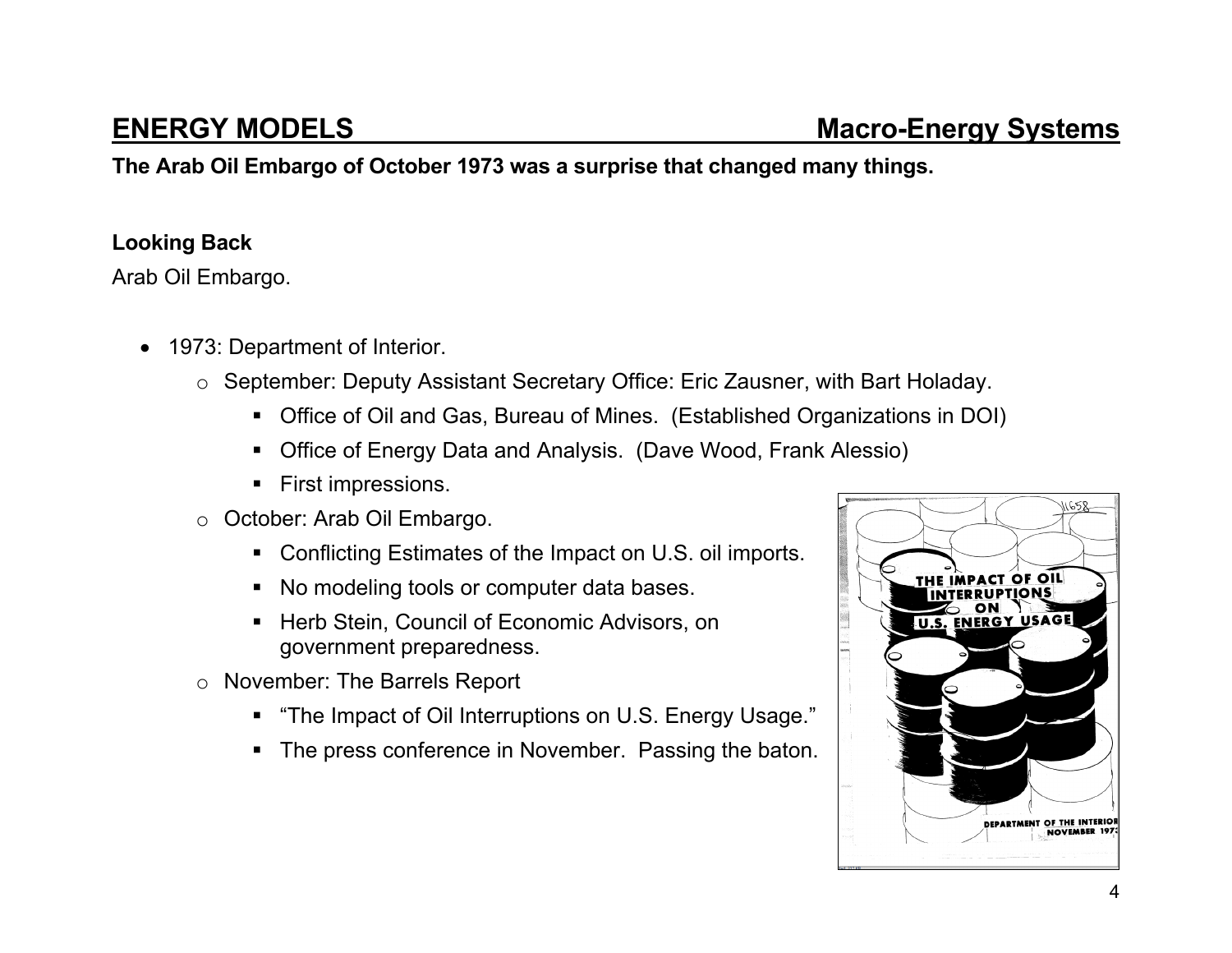**The Arab Oil Embargo response morphed quickly into "Project Independence."** 

#### **Looking Back**

Project Independence.

- November 7, 1973: President Nixon Launches "Project Independence".
	- $\circ$  "Let us unite in committing the resources of this Nation to a major new endeavor, an endeavor that in this Bicentennial Era we can appropriately call 'Project Independence.' Let us set as our national goal, in the spirit of Apollo, with the determination of the Manhattan Project, that by the end of this decade we will have developed the potential to meet our own energy needs without depending on any foreign energy sources. Let us pledge that by 1980, under Project Independence, we shall be able to meet America's energy needs from America's own energy resources."
	- o Eric Zausner later summarized: "The task was to redefine two terms: 'Independence' and '1980'.
- Project Independence Report. (Federal Energy Administration, 1974)

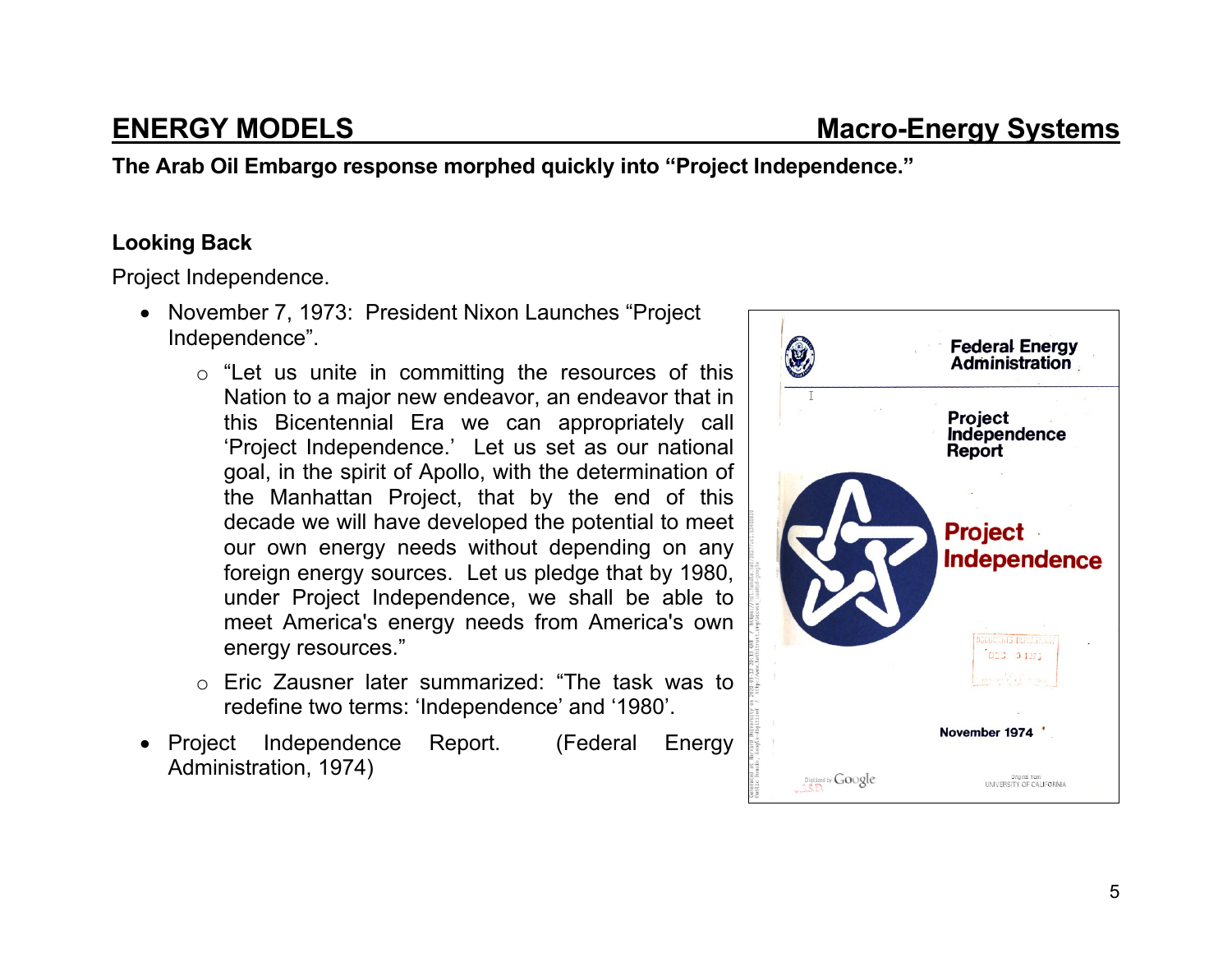#### **Project Independence depended on mobilizing people and material across the U.S. Government.**

#### **Looking Back**

Project Independence Report.

The complete list of working group members required ten single spaced pages.

A representative sample:

Eric Zausner, Bart Holaday, Bruce Pasternack.

Alvin Cook, Alvin Weinberg, Bart House, Bonita J. Mampe, Darius Gaskins, David H. Nissen, David O. Wood, David Oliver, Donald Eldridge, Ed Krapels, Eric Hirst, Eugene J. Reiser, Hillard Huntington, Hoff Stauffer, James Sweeney, John D. Pearson, John Fallon, Mark E. Rodekohr, Maxine Savitz, Melinda G. Rackoff, Michael H. Wagner, Mike Tayyabkham, Pat Huber, Peter Borre, Ralph E. Miller, Robert Eynon, Stephen Chapel, Susan H. Shaw, Thomas Tietenberg, W. Charles Mylander III, William Hogan, William Stitt.

| Appendix A VII: Project Independence Working Group Members                | 321 |
|---------------------------------------------------------------------------|-----|
| Appendix A VIII: Project Independence Blueprint Technical Reports         | 335 |
| Appendix A IX: Membership of the Project Independence Advisory Committees | 337 |
| Appendix A X: Project Independence Public Hearings                        | 339 |

PROJECT INDEPENDENCE WORKING GROUP MEMBERS

### **LEGEND**

| <b>AEC</b>  |                              | Atomic Energy Commission                        |
|-------------|------------------------------|-------------------------------------------------|
| <b>AMS</b>  | $\blacksquare$               | American Management Systems                     |
| <b>CEQ</b>  |                              | - Council on Environmental Quality              |
| <b>CIA</b>  | $\qquad \qquad \blacksquare$ | Central Intelligence Agency                     |
| <b>DOA</b>  | $\bullet$ .                  | Department of Agriculture                       |
| <b>DOC</b>  | $\blacksquare$               | Department of Commerce                          |
| DOI         | $\blacksquare$               | Department of Interior                          |
| <b>DOL</b>  | $\blacksquare$               | Department of Labor                             |
| DOT -       |                              | Department of Transportation                    |
|             |                              | EPA - Environmental Protection Agency           |
| $FEA$ $-$   |                              | Federal Energy Administration                   |
|             |                              | FPC - Federal Power Commission                  |
|             |                              | GSA - General Services Administration           |
|             |                              | HUD - Housing and Urban Development             |
|             |                              | ICC - Interstate Commerce Commission            |
|             |                              | MARAD - Maritime Administration                 |
| <b>NASA</b> |                              | - National Aeronautics and Space Administration |
|             |                              | NBS - National Bureau of Standards              |
| <b>NOAA</b> | $\blacksquare$               | National Oceanographic and Atmospheric          |
|             |                              | Administration                                  |
| NSF         |                              | - National Science Foundation                   |
| <b>OMB</b>  |                              | - Office of Management and Budget               |
| OSW         |                              | - Office of Saline Water                        |
| TVA –       |                              | Tennessee Valley Authority                      |
| USDA        | $\qquad \qquad \blacksquare$ | Department of Agriculture                       |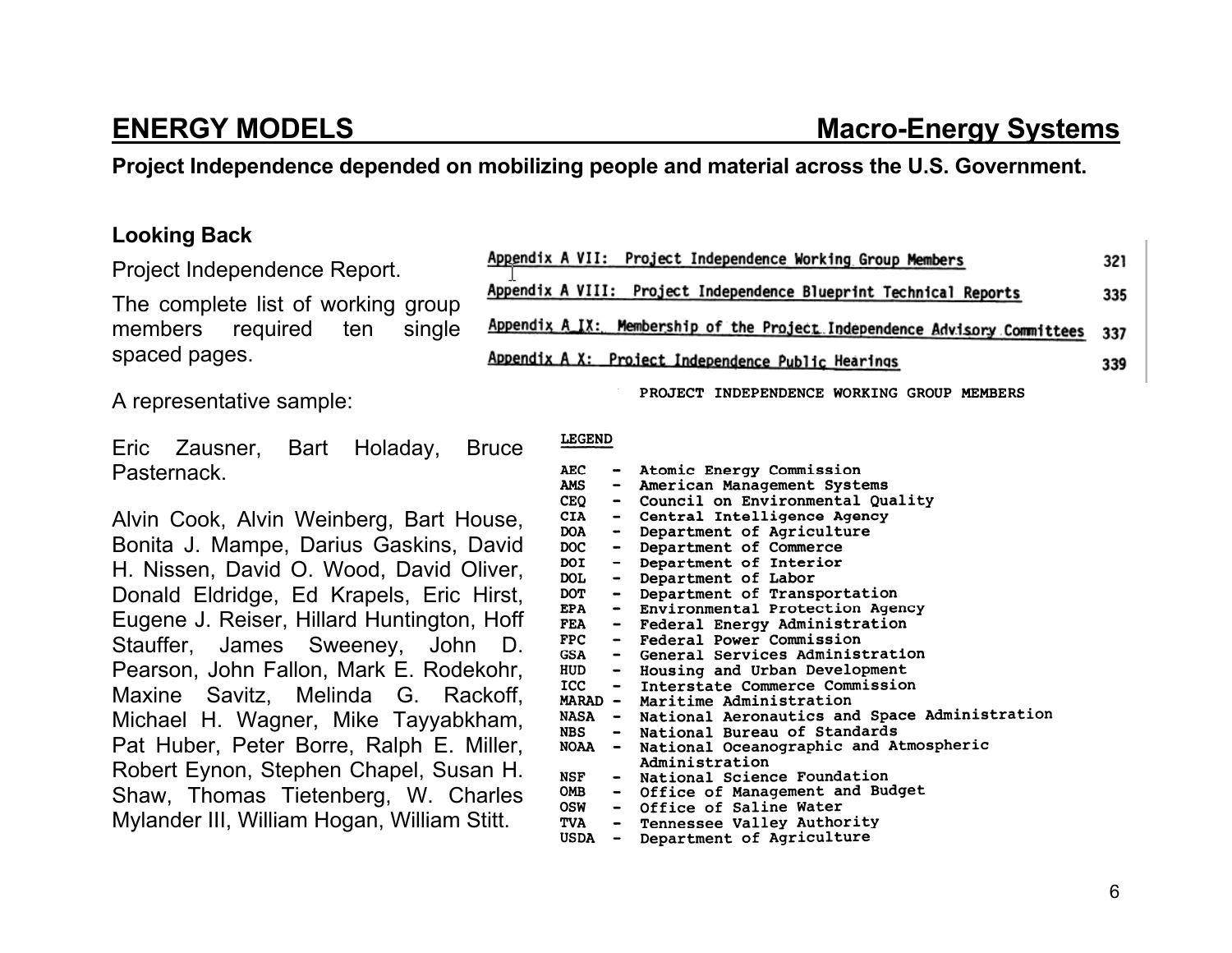**The analytical effort focused on providing supply and demand curves, technology parameters and constraints, and environmental information for an integrating model applied for 1980 and 1985.** 

### **Looking Back**

Project Independence Report.

- Project Independence Evaluation System (PIES). (Hogan, 1975)
	- <sup>o</sup> Multiple Products.
	- <sup>o</sup> Multiple Regions.
	- <sup>o</sup> Conversion Technologies.
	- o Econometric Demand Models.
	- o Resource and Environmental Constraints.
	- <sup>o</sup> Software Challenges.
	- <sup>o</sup> Equilibrium Modeling.

"To a large extent, the PIES model and the associated PIES algorithm have provided impetus for the growth of the field of finite dimensional variational inequality and nonlinear complementarity problems." (Harker & Pang, 1990)

- Repeated Application for Different Questions.
	- <sup>o</sup> Oil Price Scenarios and Import Substitution.
	- <sup>o</sup> Environmental Regulation.

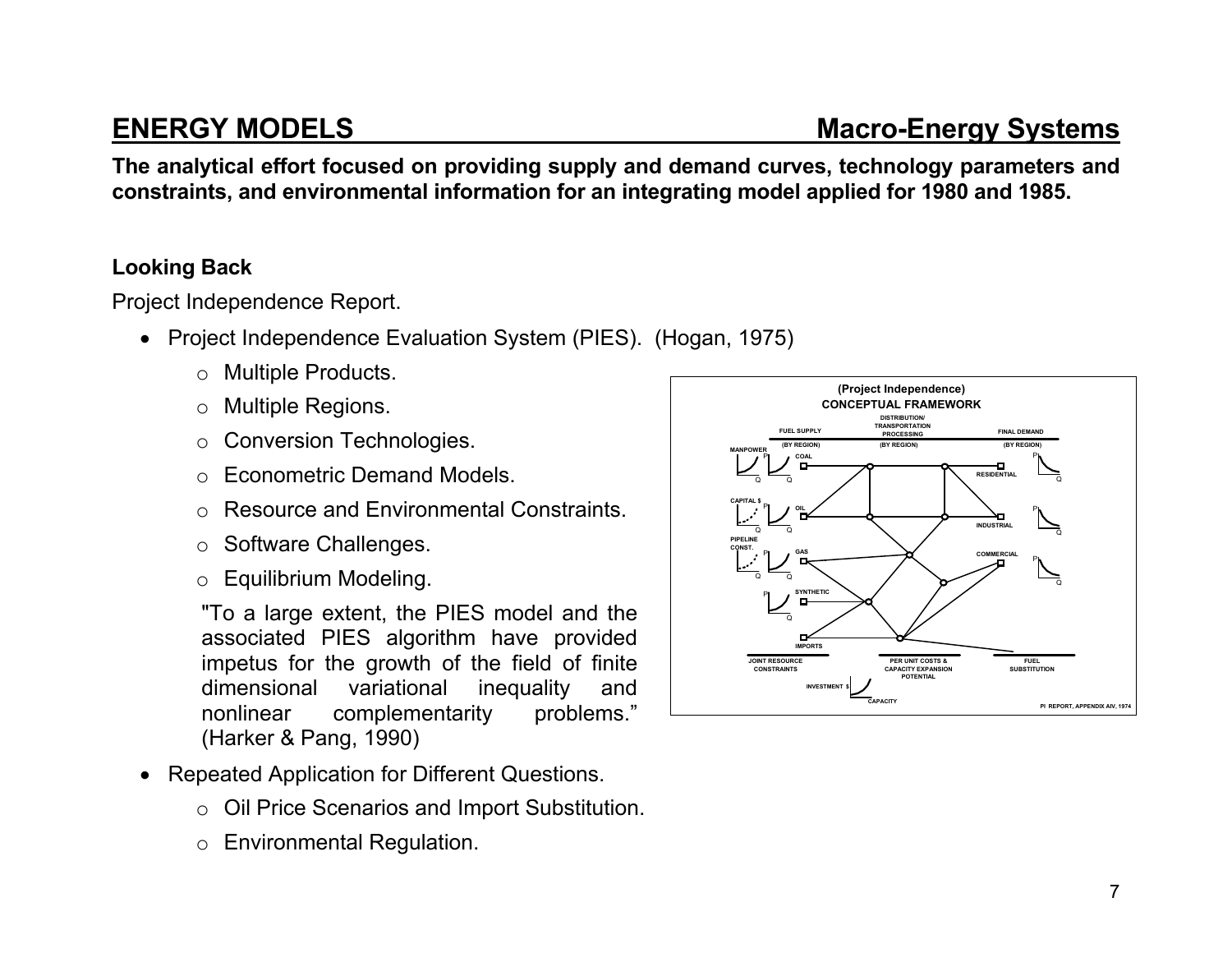**The expanded use of formal models raised many questions about the "black box" and the control of information.** 

### **Looking Back**

Model Transparency.

- PIES Applications and Reviews.
	- <sup>o</sup> The PIES model was applied to many different questions and received close attention from Congress. The emphasis was on "why" questions about energy policy.
	- <sup>o</sup> There were several formal reviews and critiques by independent groups. (Hausman, 1975) (General Accounting Office, 1976)
	- $\circ$  The model was further developed, refined and applied under the Energy Information Administration in the Department of Energy. (Hogan, Sweeney, & Wagner, 1978) (Murphy & Shaw, 1995)
- Limits to Growth. (Meadows, Meadows, Randers, & Behrens, 1972)
	- $\circ$  The famous publication by the Club of Rome was part of the background environment.
	- <sup>o</sup> Apocalyptic and wrong; but transparent.
	- <sup>o</sup> Nordhaus critique depended on model transparency. (Nordhaus, 1973) (Nordhaus, 1992b)
- Martin Greenberger and Models in the Policy Process. (Greenberger, Crenson, & Crissey, 1976) (Greenberger & Richels, 1979) (Greenberger, 1983)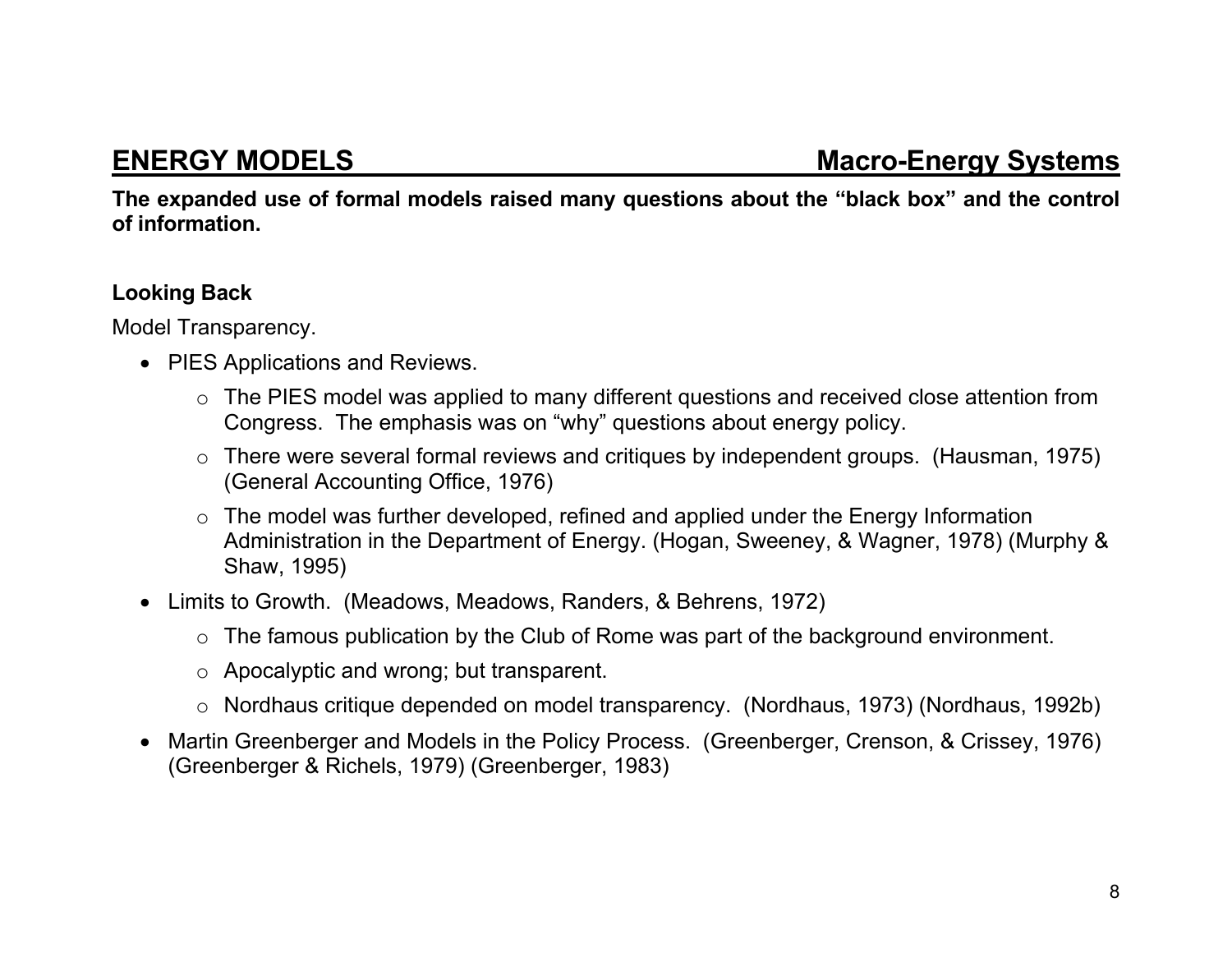**The focus on model transparency translated into the continuing efforts of the Energy Modeling Forum.** 

### **Looking Back**

Energy Modeling Forum.

- 1976 EPRI initiative developed by Martin Greenberger.
	- <sup>o</sup> Engineering and Economic Systems at Stanford University.
	- $\circ$  Goal to improve models for the policy process.

"EMF seeks to improve the use of energy and environmental policy models for making important corporate and government decisions. Three major goals guide this effort: Harness the collective capabilities of multiple models to improve the understanding of important energy and associated environmental problems, explain the strengths and limitations of competing approaches to the problem, and provide guidance for future research efforts. … EMF was established at Stanford in 1976 to bring together leading experts and decisionmakers from government, industry, universities, and other research organizations to study important energy and environmental issues. For each study, the Forum organizes a working group to develop the study design, analyze and compare each model's results and discuss key conclusions. … A major research university provides the Forum with a non-partisan platform for objective discussion of important issues. EMF participants offer alternative views based upon their research and experience. The studies do not try to forge a consensus but instead highlight why experts may disagree." (EMF 2020 Web page)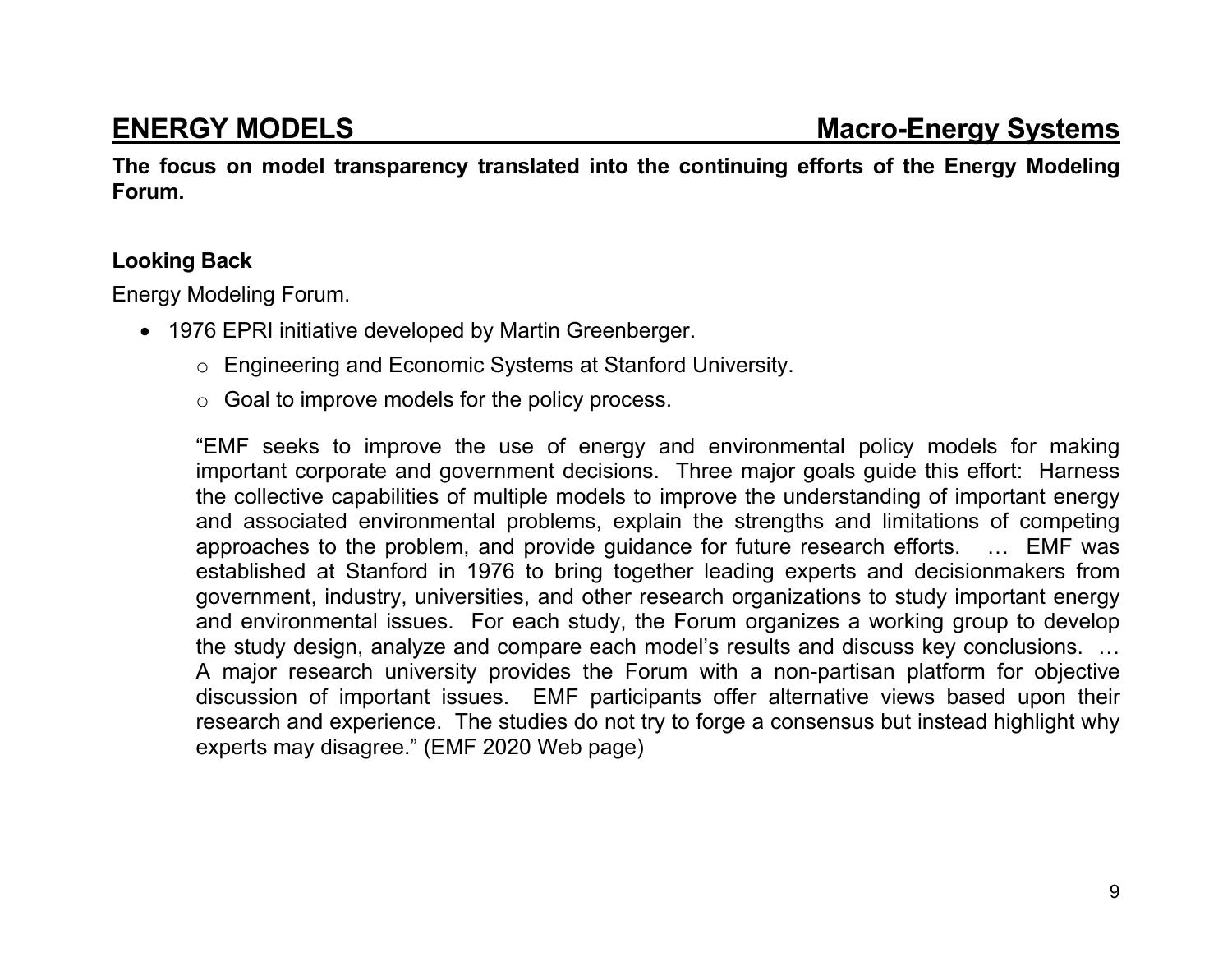**The first report of the EMF applied methods for comparing models with common inputs, and explaining any resulting differences in outputs.** 

#### **Looking Back**

Energy Modeling Forum.

 EMF 1: Energy and the Economy. (Energy Modeling Forum, 1977)

"Higher energy prices or reduced energy utilization need not produce proportional reductions in aggregate economic output. There is a potential for substituting capital and labor for energy and the contribution of energy to the economy, relative to these factors, is small. … The models require assumptions about future population or labor force growth and the rate of technological change which, other things equal, determine the growth path of the GNP."

EMF 36: Carbon Pricing After Paris. (EMF Web Page, 2020)

"The EMF 36 study investigates how the Paris Agreement on greenhouse gas emission reductions can be reached through climate policy measures by means of more stringent carbon pricing. … The fundamental objective is to provide robust insights into policy options trading off key dimensions of a sustainable climate future, i.e. environmental

effectiveness, overall economic performance and the incidence of regulatory measures."

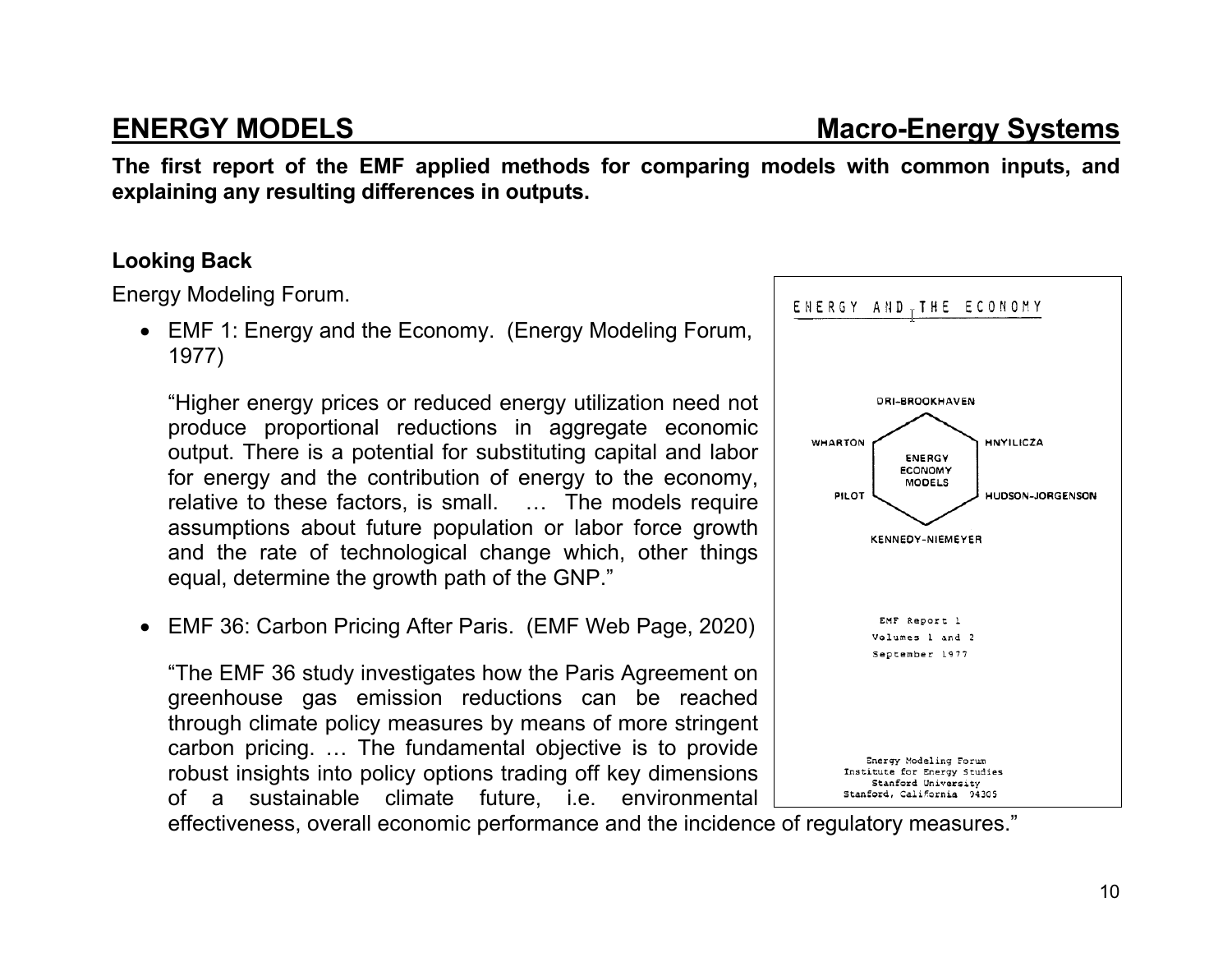**The Dynamic Integrated Climate Economy (DICE) model is an exceptional example of parsimonious balance of detail and tractability.** 

### **Looking Forward**

Hard questions.

- Nordhaus, Climate Change and the Social Cost of Carbon (SCC).
	- o DICE (Nordhaus, 1992a)



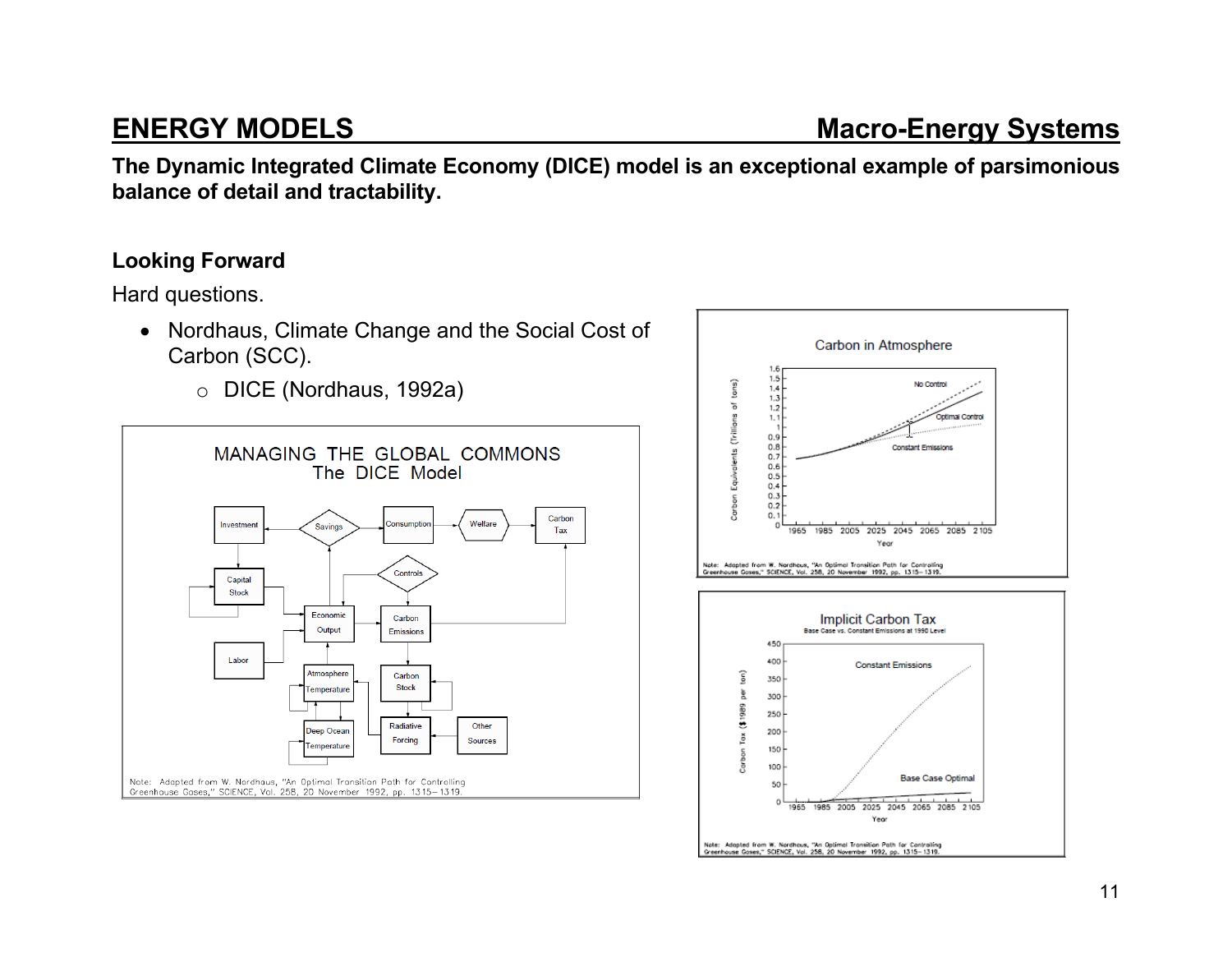**The many adaptations and extensions of the DICE model, by Nordhaus and others, illustrate the search for insight as well as numbers.** 

### **Looking Forward**

Hard questions.

- Nordhaus and Climate Change.
	- <sup>o</sup> Greenland Ice Sheet. DICE-GIS. (Nordhaus, 2019)

"…integrated economic–climate models of tipping points and catastrophes have been schematic and have generally not relied on realistic geophysical models."

" … the optimal path shows a slower melt, and the GIS remains above 80% of current volume and is safely above the upper threshold volume … for at least a millennium. … For the lowest discount rates and the higher melt rate, the GIS adds at most 5% to the estimated SCC."

> 100 90 80 (% of 2000) 70 60 50 **GIS Volume** 40 ••• Optimal: both damages  $30<sub>o</sub>$ 20 **Baseline** 10  $\mathbf{O}$

> > 2015 2265 2515 2765 3015 3265 3515 3765 Year



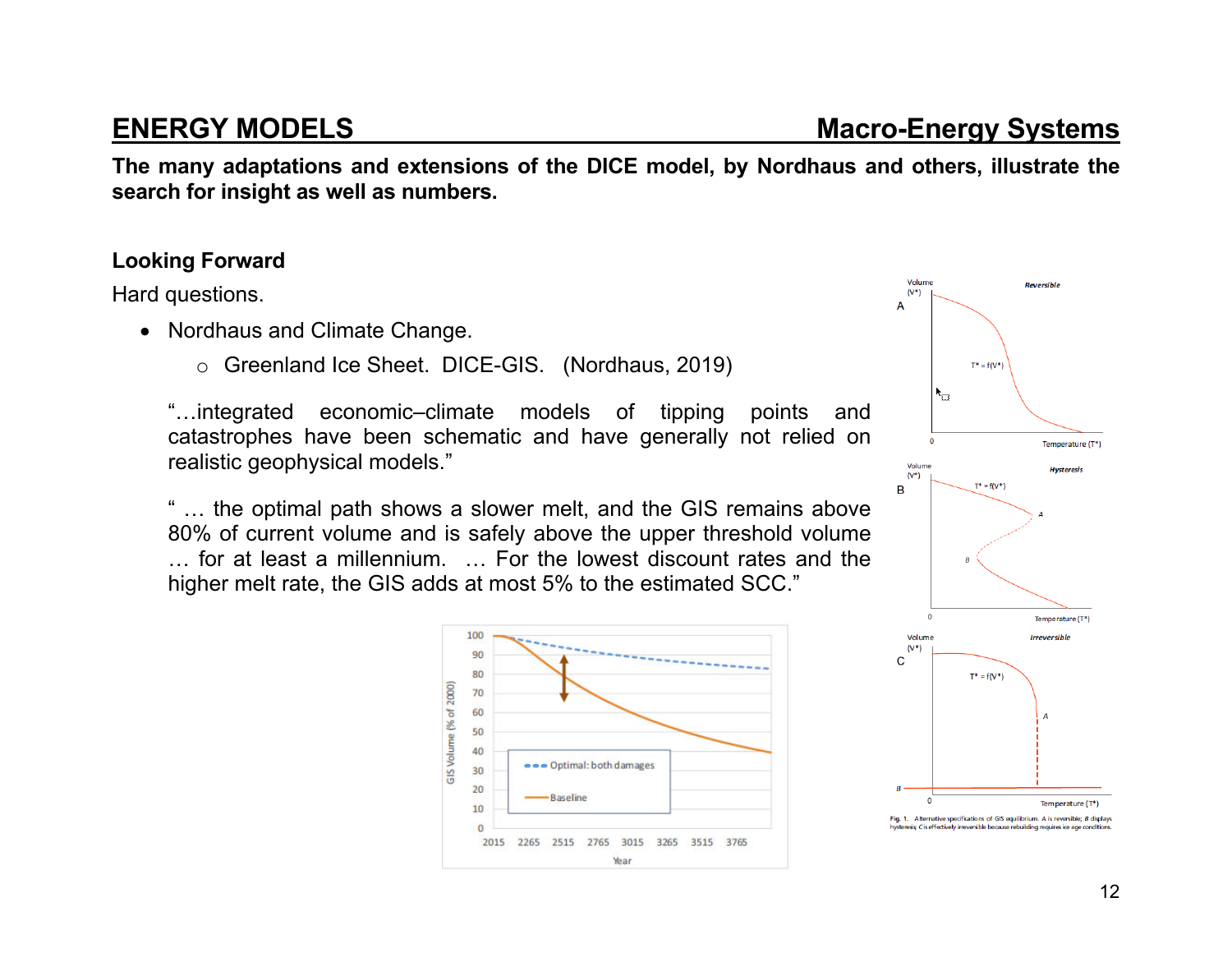**The treatment of uncertainty remains a major challenge.** 

### **Looking Forward**

Uncertainty.

- Sequential Resolution of Uncertainty: Act-Learn-Act-Learn-Act … . (Anadón, Baker, & Bosetti, 2017)
- Transparent Models.
	- <sup>o</sup> Breeder Reactor. (Manne & Richels, 1978)
	- <sup>o</sup> Oil Stockpiling. (Teisberg, 1981)
	- <sup>o</sup> Climate Change. (Manne & Richels, 1991)
	- <sup>o</sup> Climate Change and Equilibrium Climate Sensitivity (ECS) uncertainty. (Ackerman, Stanton, & Bueno, 2013)



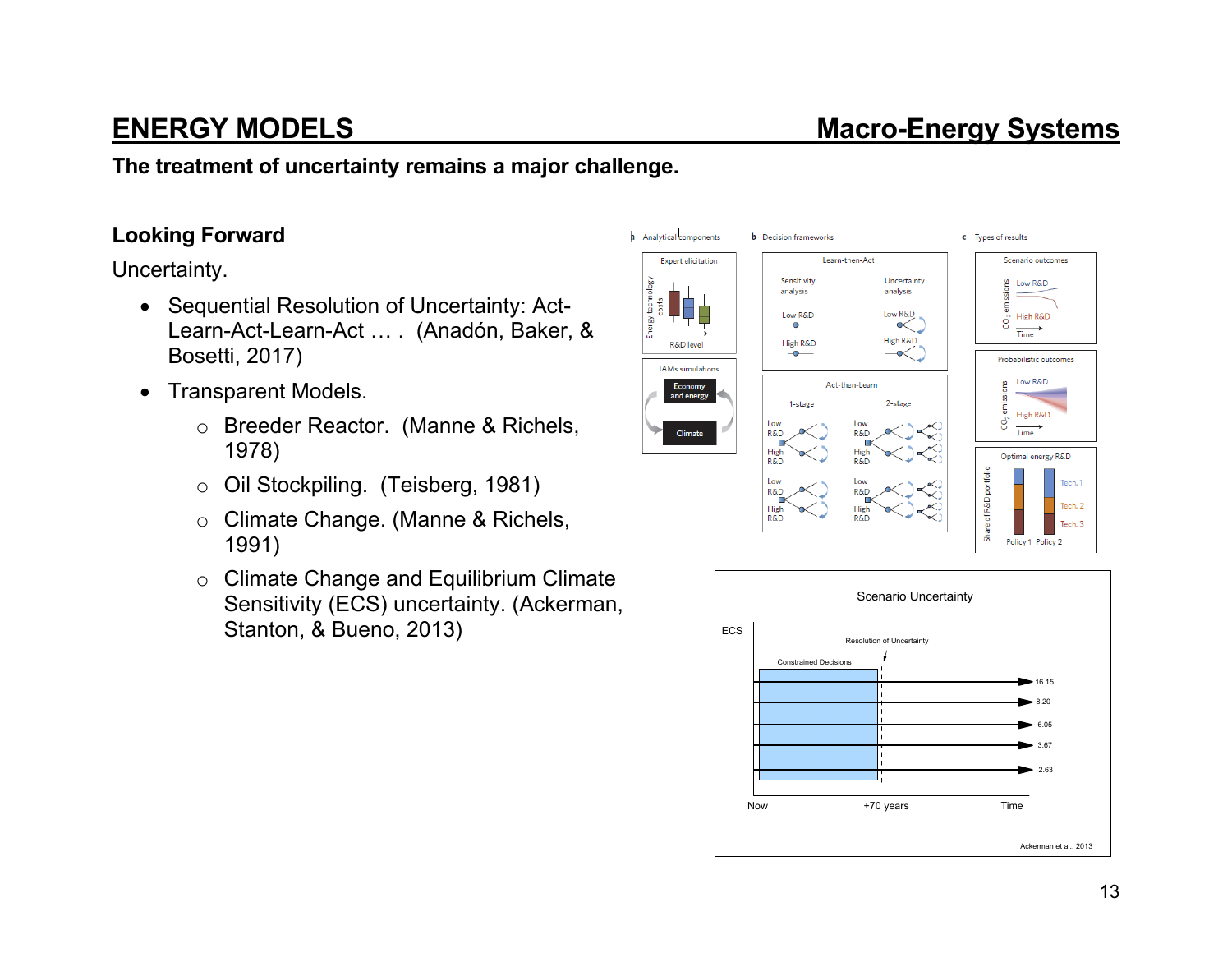**The treatment of uncertainty includes computational, conceptual and communication challenges.** 

#### **Looking Forward**

Uncertainty.

- More Challenging Models.
	- <sup>o</sup> An implementation with full Stochastic Dynamic Programming. (Cai, Lenton, & Lontzek, 2016). "We solve the model with parallel dynamic programming methods on 312,500,000 approximation nodes for the ten-dimensional continuous state space and degree-4 complete Chebyshev polynomials for each of the five discrete state vectors. It takes about 3 h to solve the

model for a single set of parameter values on 10,560 cores at the Blue Waters supercomputer."

<sup>o</sup> ECS uncertainty: "…there are important physical constraints on the climate system that limit how fast temperatures can rise ….even for a planet that is formally headed to[ward] oblivion, it can take a very long time to get there**."** (Roe & Bauman, 2013, pp. 649–652)

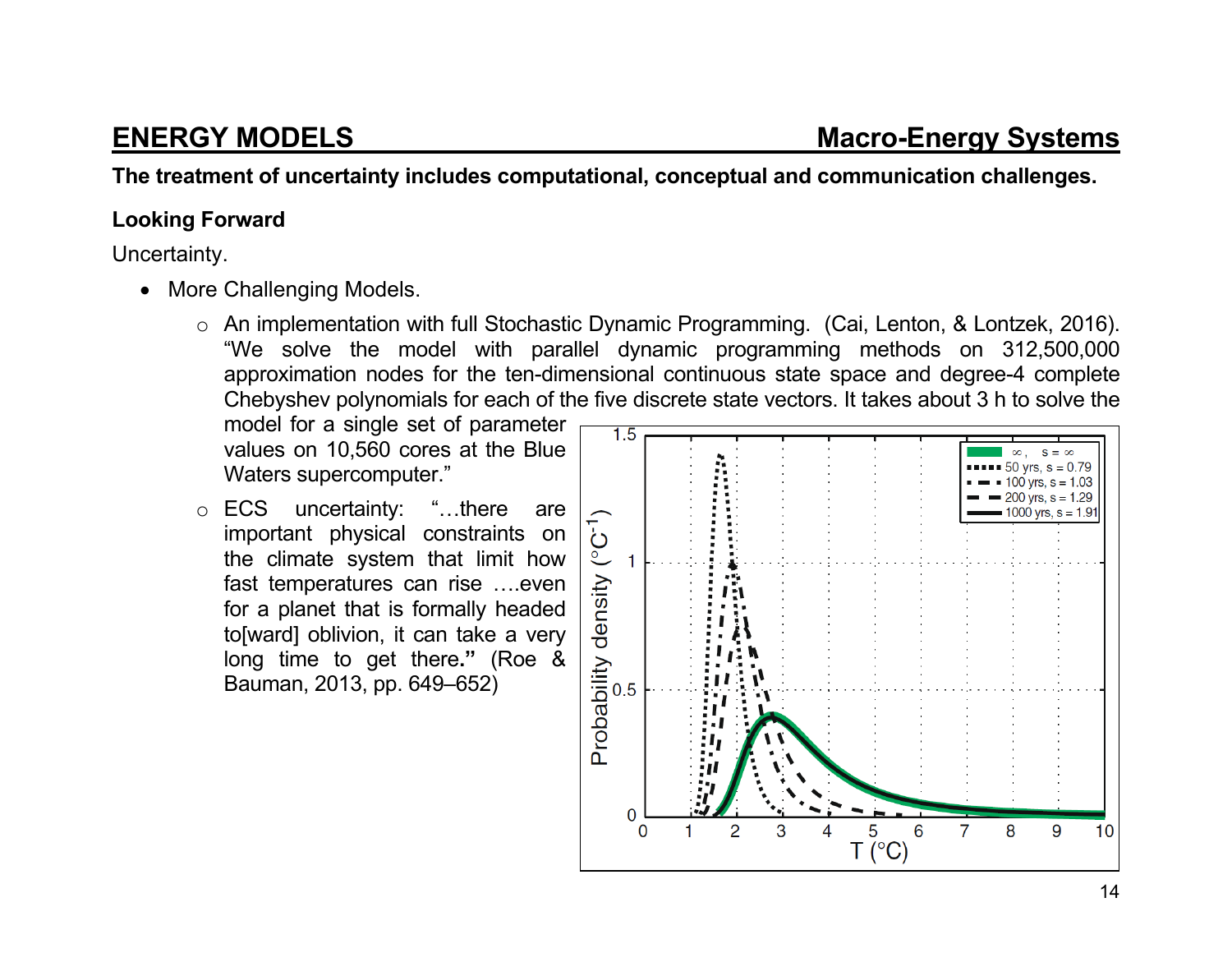### **Opportunities and challenges for Macro-Energy Systems.**

"A transition to low- and no-carbon energy technologies underpins all realistic climate solutions. Simultaneously, the reach of modern energy services must grow substantially to reach more than a billion people who currently do not have access."

- Multiple Models. "Fit for Purpose."
- Model Transparency. Numbers are important, but insight is invaluable.
- Expect Surprises. "… the range of uncertainty is impressive; it is so large that the uncertainty may be the most important feature of the analysis." (Hogan, 1985)
- Balance Costs and Benefits. On an optimal mitigation path, the carbon price is the social cost of carbon. (National Academy of Sciences, 2017) Actions which cost less than this price would be supported. Actions which cost more than the carbon price, would not be supported or would need some additional justification.
- Efficiency, Incentives, Innovation.
- Hard Questions.
	- <sup>o</sup> Horizontal Equity.
	- <sup>o</sup> Intergenerational Equity.
	- o Discount Rates.
- Herb Stein's Law. "If something cannot go on forever, it will stop."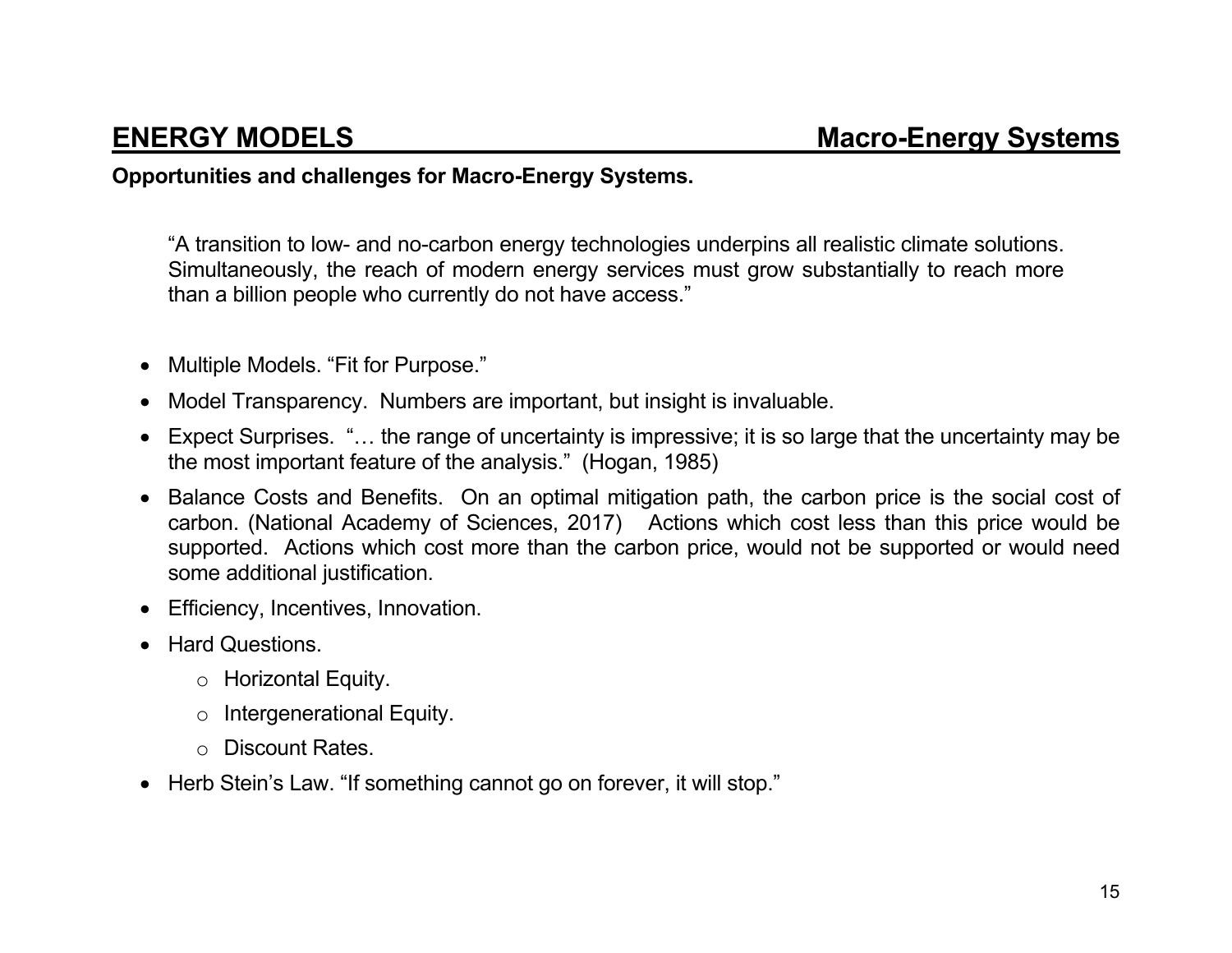#### **References**

- Ackerman, F., Stanton, E. A., & Bueno, R. (2013). Epstein-Zin Utility in DICE: Is Risk Aversion Irrelevant to Climate Policy? *Environmental and Resource Economics*, *56*(1), 73–84. https://doi.org/10.1007/s10640-013-9645-z
- Anadón, L. D., Baker, E., & Bosetti, V. (2017). Integrating uncertainty into public energy research and development decisions. *Nature Energy*, *2*(5). https://doi.org/10.1038/nenergy.2017.71
- Cai, Y., Lenton, T. M., & Lontzek, T. S. (2016). Risk of multiple interacting tipping points should encourage rapid CO2 emission reduction. *Nature Climate Change*, *6*(May), 520–525. https://doi.org/10.1038/nclimate2964
- Energy Modeling Forum. (1977). Energy and the Economy. *Electr Power Res Inst Rep EPRI EA*. Stanford University. Retrieved from https://web.stanford.edu/group/emf-research/docs/emf1/emf1vol1+2.pdf
- Federal Energy Administration. (1974). *Project Independence Report*. Retrieved from https://hdl.handle.net/2027/uc1.b3485839
- General Accounting Office. (1976). Review Of The 1974 Project Independence Evaluation System. Retrieved from https://www.gao.gov/assets/120/116069.pdf
- Geoffrion, A. M. (1976). The Purpose of Mathematical Programming is Insight, Not Numbers. *Interfaces*, *7*(1), 81–92. https://doi.org/10.1287/inte.7.1.81
- Greenberger, M. (1983). *Caught Unawares: The Energy Decade in Retrospect*. Ballinger Publishing Company. Retrieved from https://www.osti.gov/biblio/5039976
- Greenberger, M., Crenson, M. A., & Crissey, B. L. (1976). *Models in the Policy Process: Public Decision Making in the Computer Era.* New York: Russell Sage Foundation. Retrieved from https://books.google.com/books/about/Models\_in\_the\_policy\_process.html?id=Owu8AAAAIAAJ
- Greenberger, M., & Richels, R. (1979). Assessing Energy Policy Models: Current State and Future Directions. *Annual Review of Energy*, *4*(1), 467–500. https://doi.org/10.1146/annurev.eg.04.110179.002343
- Harker, P. T., & Pang, J. S. (1990). Finite-dimensional variational inequality and nonlinear complementarity problems: A survey of theory, algorithms and applications. *Mathematical Programming*, *48*(1–3), 161–220. https://doi.org/10.1007/BF01582255
- Hausman, J. A. (1975). Project Independence Report: An Appraisal of U. S. Energy Needs up to 1985. *The Bell Journal of Economics*, *6*(2), 517. https://doi.org/10.2307/3003242
- Hogan, W. W. (1973a). Applications of a general convergence theory for outer approximation algorithms. *Mathematical Programming*, *5*(1), 151–168. https://doi.org/10.1007/BF01580118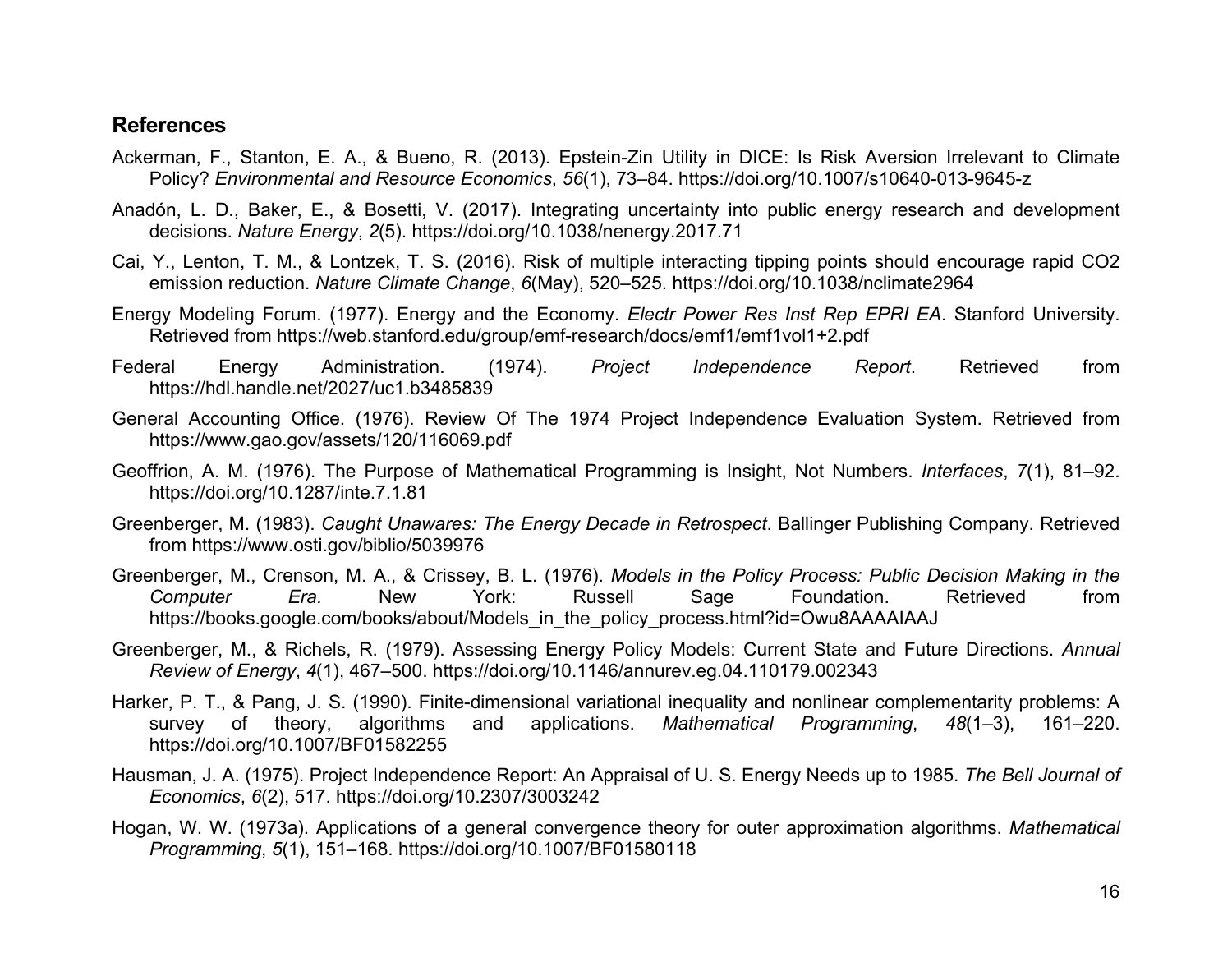- Hogan, W. W. (1973b). Directional Derivatives for Extremal-Value Functions with Applications to the Completely Convex Case. *Operations Research*, *21*(1). https://doi.org/10.1287/opre.21.1.188
- Hogan, W. W. (1973c). Point-to-set maps in mathematical programming. *Siam Review*. Retrieved from http://epubs.siam.org/doi/abs/10.1137/1015073
- Hogan, W. W. (1975). Energy policy models for project independence. *Computers & Operations Research*, *2*(3–4), 251– 271. https://doi.org/10.1016/0305-0548(75)90008-8
- Hogan, W. W. (1985). Energy and Economy: Global Interdependences. *The Energy Journal*, *6*(4). https://doi.org/10.5547/issn0195-6574-ej-vol6-no4-2
- Hogan, W. W., Sweeney, J. L., & Wagner, M. H. (1978). Energy Policy Models in the National Energy Outlook. *TIMS Studies in the MAnagement Sciences*, *10*, 37–62.
- Levi, P. J., Kurland, S. D., Carbajales-Dale, M., Weyant, J. P., Brandt, A. R., & Benson, S. M. (2019). Macro-Energy Systems: Toward a New Discipline. *Joule*, *3*(10), 2282–2286. https://doi.org/10.1016/j.joule.2019.07.017
- Manne, A. S., & Richels, R. G. (1978). A decision analysis of the U.S. breeder reactor program. *Energy*, *3*(6), 747–767. https://doi.org/10.1016/0360-5442(78)90042-7
- Manne, A. S., & Richels, R. G. (1991). Buying greenhouse insurance. *Energy Policy*, *19*(6), 543–552. https://doi.org/10.1016/0301-4215(91)90034-L
- Meadows, D. H., Meadows, D. L., Randers, J., & Behrens, W. W. (1972). *The Limits to Growth*. New York: Universe Books.
- Murphy, F. H., & Shaw, S. H. (1995). The Evolution of Energy Modeling at the Federal Energy Administration and the Energy Information Administration. *Interfaces*, *25*(5), 173–193. https://doi.org/10.1287/inte.25.5.173
- Nordhaus, W. D. (1973). World Dynamics: Measurement Without Data. *The Economic Journal*, *83*(332), 1156. https://doi.org/10.2307/2230846
- Nordhaus, W. D. (1992a). An Optimal Transition Path for Controlling Greenhouse Gases. *Science*, *258*(5086), 1315– 1319. https://doi.org/10.1126/science.258.5086.1315
- Nordhaus, W. D. (1992b). Lethal model 2: The limits to growth revisited. *Brookings Papers on Economic …*, *1992*(2), 1– 59. Retrieved from http://www.jstor.org/stable/10.2307/2534581
- Nordhaus, W. D. (2019). Economics of the disintegration of the Greenland ice sheet. *Proceedings of the National Academy of Sciences of the United States of America*, *116*(25), 12261–12269. https://doi.org/10.1073/pnas.1814990116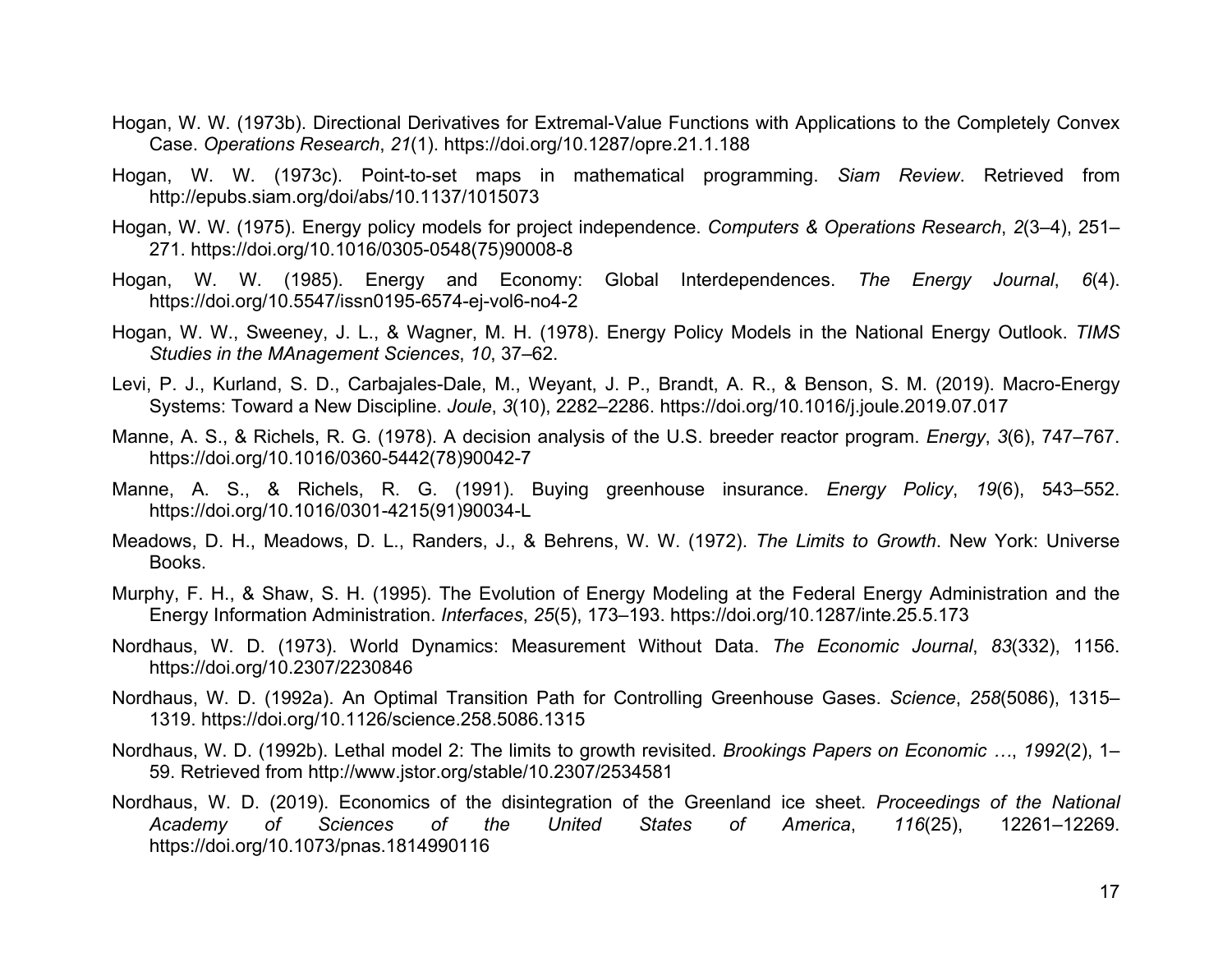Roe, G. H., & Bauman, Y. (2013). Climate sensitivity: Should the climate tail wag the policy dog? *Climatic Change*, *117*, 647–662. https://doi.org/10.1007/s10584-012-0582-6

Teisberg, T. J. (1981). Dynamic Programming Model of the U. S. Strategic Petroleum Reserve. *Bell Journal of Economics*, *12*(2), 526–546. https://doi.org/10.2307/3003570